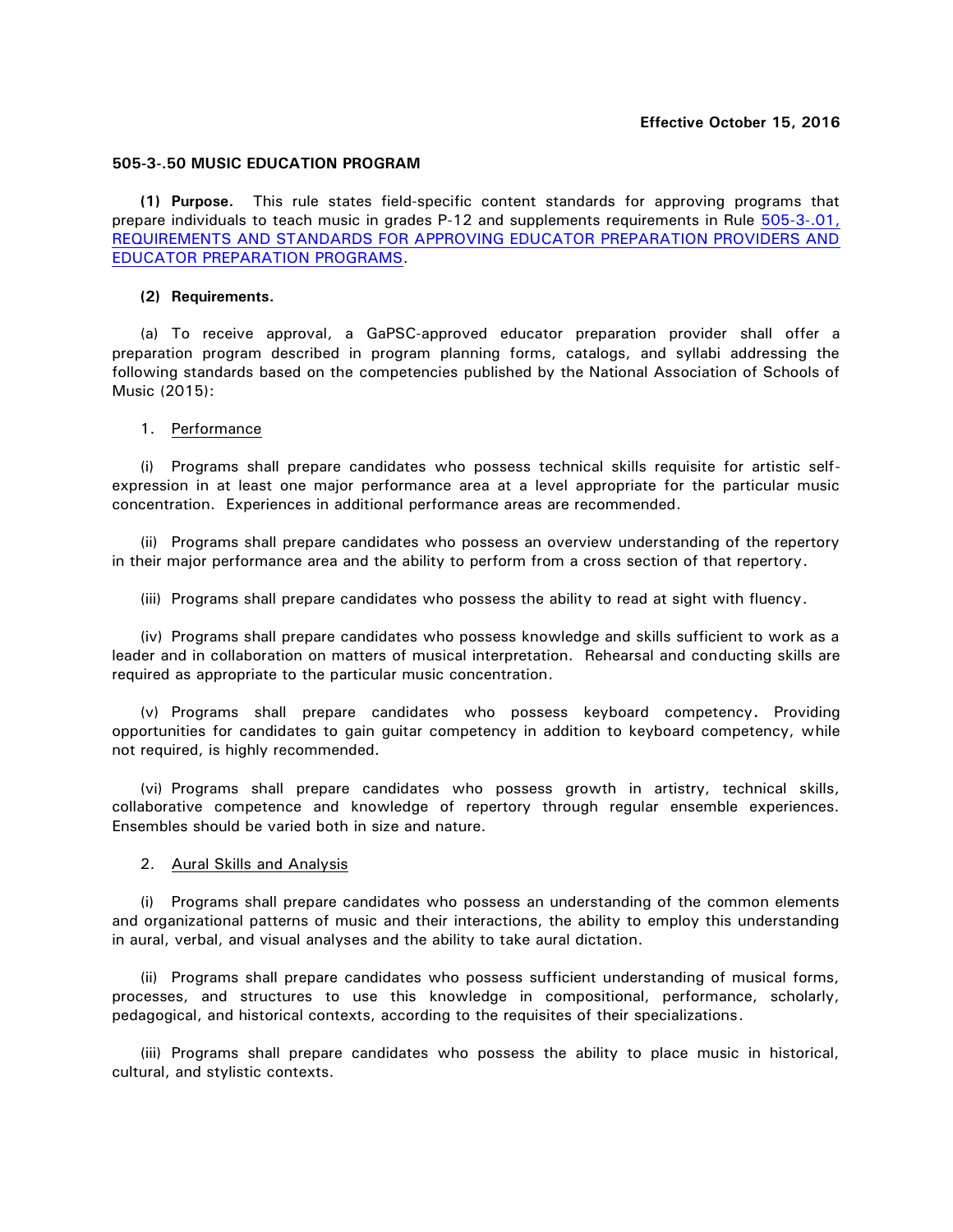# 3. Composition and Improvisation

(i) Programs shall prepare candidates who possess a rudimentary capacity to create derivative or original music both extemporaneously and in written form.

(ii) Programs shall prepare candidates who possess the ability to compose, improvise, or both at a basic level in one or more musical languages. These may include, but are not limited to, the creation of original compositions or improvisations, variations or improvisations on existing materials, experimentation with various sound sources including digital/electronic the imitation of various musical styles, and manipulation of the common elements in non-traditional ways.

### 4. History and Repertory

(i) Programs shall prepare candidates who possess a basic knowledge of music history through the present time.

(ii) Programs shall prepare candidates who possess an acquaintance with repertories beyond the area of specialization. All students must be exposed to a large and varied body of music through study and attendance at recitals, concerts, opera and musical theater productions, and other performances.

# 5. Technology

(i) Programs shall prepare candidates who possess a basic overview understanding of how technology serves the field of music as a whole. These may include, but are not limited to, digital recording, sound engineering and music production.

(ii) Programs shall prepare candidates who possess a working knowledge of the technological developments applicable to their area of specialization.

# 6. Synthesis

(i) Programs shall prepare candidates who work independently on a variety of music problems by combining their capabilities in performance; aural, verbal and visual analysis; composition and improvisation; and repertory and history.

(ii) Programs shall prepare candidates who form and define value judgments about music.

(iii) Programs shall prepare candidates who demonstrate the tools to work with a comprehensive repertory, including music from various cultures of the world and music of their own time.

(iv) Programs shall prepare candidates who understand basic interrelationships and interdependencies among various professions and activities that constitute the music enterprise.

### 7. Music Competencies for Teachers

(i) Programs shall prepare candidates who are competent conductors, able to create accurate and musically expressive performances with various types of performing groups and in general classroom situations.